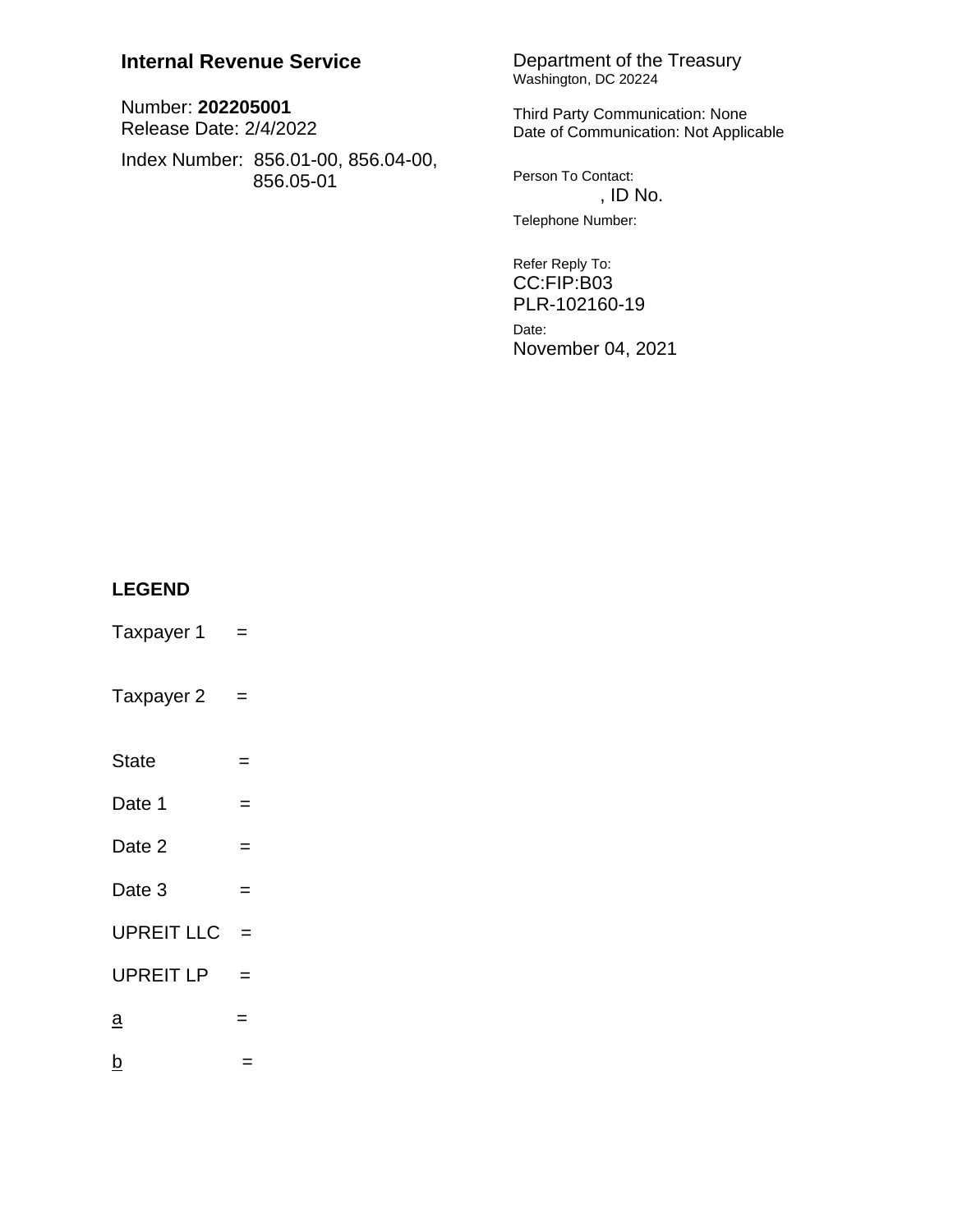PLR-102160-19

Master Lease  $=$ 

Other Leases  $=$ 

Building Base = Rent

Facility  $\equiv$ 

Agreement  $=$ 

Dear

÷

On September 28, 2012, the Internal Revenue Service ("Service") issued PLR 201337007 (PLR-127348-11) to Taxpayer 2. PLR 201337007 includes certain rulings with respect to the Proposed Transaction described in the PLR. The Proposed Transaction involved Taxpayer 1 and Taxpayer 2. (Taxpayer 1 and Taxpayer 2, collectively, "Taxpayers").

Ruling 47 in PLR 201337007 states: "UPREIT LP's receipt of Percentage Rent payments under the Master Lease and the specified adjustments to amounts payable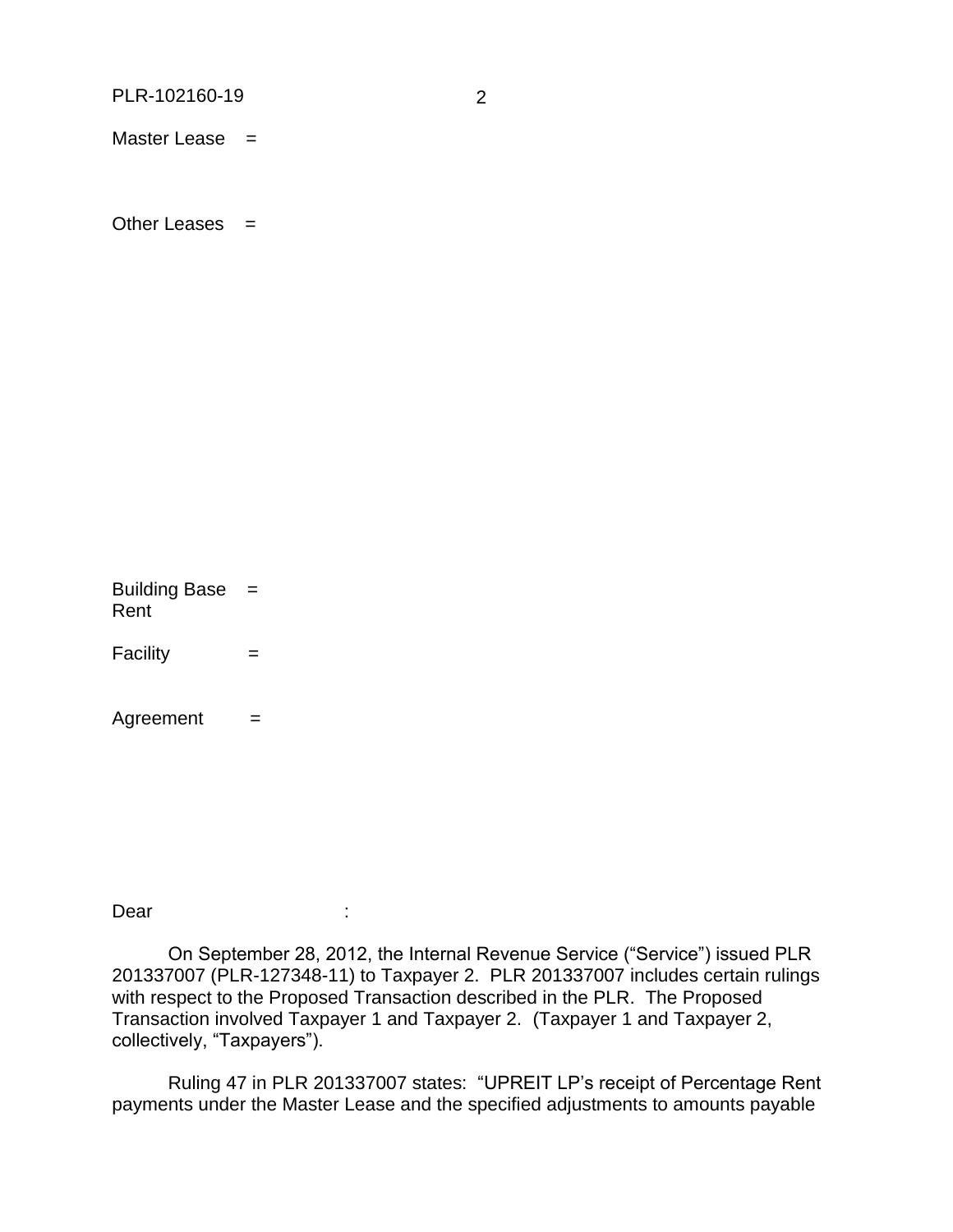under the Master Lease pursuant to the Escalation and the Other Adjustments will not cause any amounts received under the Master Lease to be treated as other than 'rents from real property' under § 856(c)(2)(C) and 856(c)(3)(A)." UPREIT LP is  $a\%$  owned by UPREIT LLC and b% owned by Taxpayer 1. UPREIT LLC is a single member LLC owned by Taxpayer 1.

On Date 2, the Service notified your authorized representatives that the Service was reconsidering the portion of Ruling 47 that provides that the specified adjustments to amounts payable under the Master Lease pursuant to the Escalation and the Other Adjustments will not cause any amounts received under the Master Lease to be treated as other than rents from real property under section 856(c)(2)(C) and 856(c)(3)(A) of the Internal Revenue Code ("Code").

The Service has determined that this portion of Ruling 47 is not in accord with the current views of the Service. Section 11.04 of Rev. Proc. 2021-1, 2021-1 I.R.B. 1, provides that a letter ruling found to be in error or not in accordance with the current views of the Service may be revoked or modified. Accordingly, the portion of Ruling 47 in PLR 201337007 that provides that the specified adjustments to amounts payable under the Master Lease pursuant to the Escalation and the Other Adjustments will not cause any amounts received under the Master Lease to be treated as other than rents from real property under section  $856(c)(2)(C)$  and  $856(c)(3)(A)$  is revoked.

Section 11.04 of Rev. Proc. 2021-1 also provides that if a letter ruling is revoked or modified, the revocation or modification applies to all years open under the period of limitation unless the Service uses its discretionary authority under section 7805(b) to limit the retroactive effect of the revocation or modification. Taxpayers requested that the retroactive effect of any revocation or modification of Ruling 47 be limited.

The Service has decided to grant relief, as described below, under section 7805(b) to limit the effect of the partial revocation of Ruling 47.

#### **FACTS**

Taxpayer 1 is a State corporation that has elected to be treated as a real estate investment trust ("REIT") beginning with the taxable year ended Date 1. Taxpayer 2 is a State corporation. Each of the lessors under the Master Lease and the Other Leases (each a "Subject Lease" and together, the "Subject Leases") is an entity that is disregarded as separate from Taxpayer 1 for Federal income tax purposes, or is a qualified REIT subsidiary (within the meaning of section 856(i)) of Taxpayer 1. Subsidiaries of Taxpayer 2 are the lessees under several of the Subject Leases. Each of the Subject Leases was entered into prior to Date 2. Each of the Subject Leases has options for renewal periods that are solely within the lessee's discretion.

Each of the Subject Leases provides, in part, for a fixed base rent subject to Escalation and Other Adjustments. Each of the Subject Leases provides for an annual increase to the Building Base Rent that is limited to the lesser of (a) a fixed percentage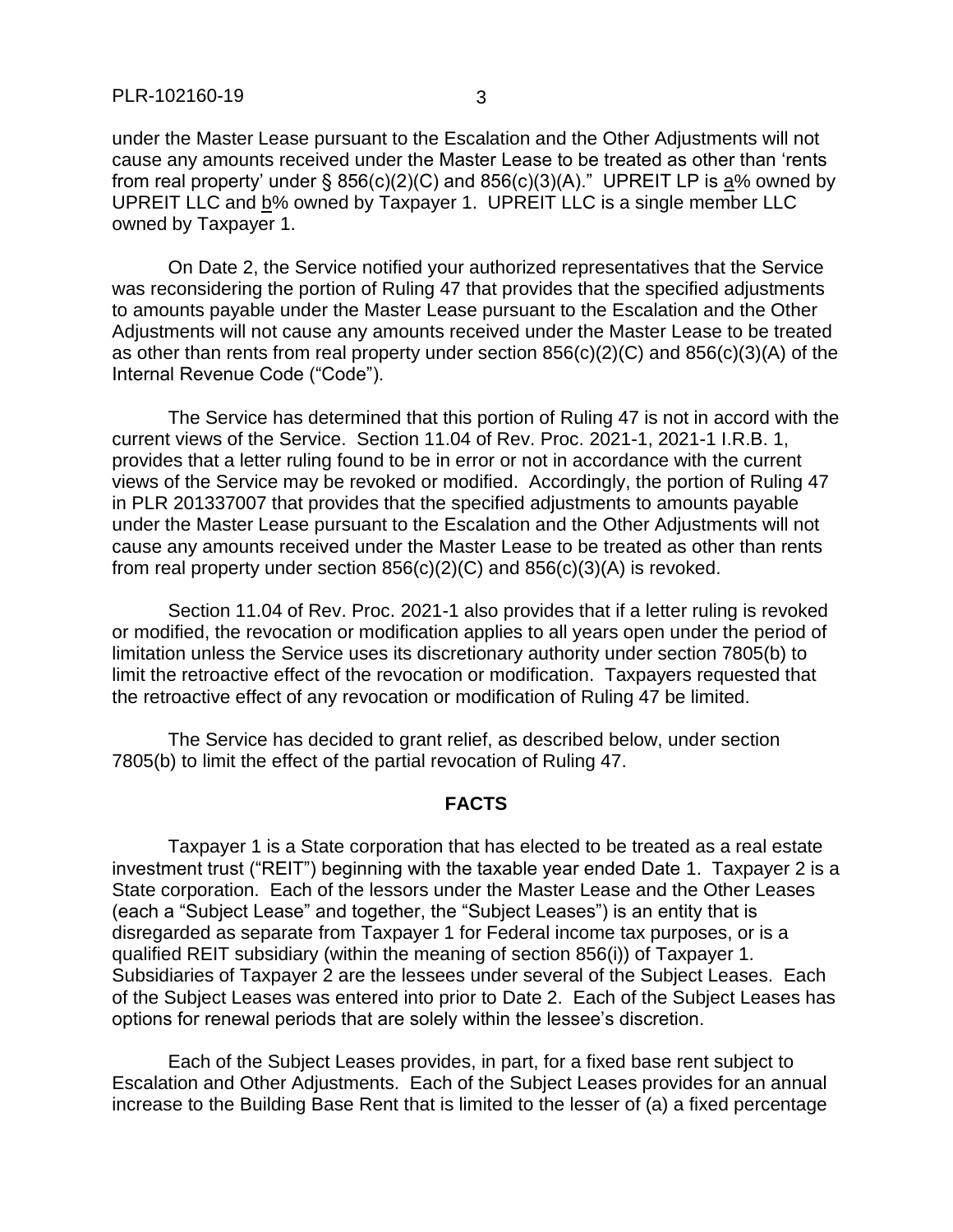of the prior year's Building Base Rent or (b) an amount (but not less than zero) that, when added to Building Base Rent for the prior year, would result in a specified ratio of Adjusted Revenue to the total rent payable for such prior year (each such provision, the "Escalation Provision" and collectively, the "Escalation Provisions"). Each Subject Lease defines "Adjusted Revenue" as the net revenue of the lessee minus expenses other than (i) interest expense, (ii) income tax expense, (iii) depreciation and amortization expense, (iv) rent expense, and (v) certain other expenses.

Under the Master Lease and three of the Other Leases, upon the occurrence of certain contingencies resulting in the removal of a particular property from the properties covered by a Subject Lease, certain rent otherwise payable will be reduced by an amount that is based on the relative Adjusted Revenue generated at the removed property and the Adjusted Revenue at all properties covered by the Subject Lease (each such provision the "Other Adjustments Provision" and collectively, the "Other Adjustments Provisions").

### **LAW AND ANALYSIS**

Section 856(c)(2) requires that at least 95 percent of a REIT's annual gross income (excluding gross income from prohibited transactions) be derived from certain sources, including rents from real property. Section 856(c)(3) requires that at least 75 percent of a REIT's annual gross income (excluding gross income from prohibited transactions) be derived from certain sources, including rents from real property.

Subject to certain exceptions, section 856(d)(2)(A) provides that the term "rents from real property" does not include any amount received or accrued, directly or indirectly, with respect to any real or personal property, if the determination of such amount depends in whole or in part on the income or profits derived by any person from such property (except that any amount so received or accrued shall not be excluded from the term rents from real property solely by reason of being based on a fixed percentage or percentages of receipts or sales).

The amounts determined under the Escalation Provisions and the Other Adjustments Provisions in the Subject Leases depend in part on the lessee's Adjusted Revenue. Adjusted Revenue is not equivalent to receipts or sales and is instead a measure of the income or profits derived by the lessee from the operation of the property. Thus, amounts received or accrued under the Subject Leases do not qualify as rents from real property under section 856(d)(2)(A).

Accordingly, Ruling 47 in PLR 201337007 is partially revoked to read as follows:

UPREIT LP's receipt of Percentage Rent payments under the Master Lease will not cause any amounts received under the Master Lease to be treated as other than rents from real property under § 856(c)(2)(A) and 856(c)(3)(A).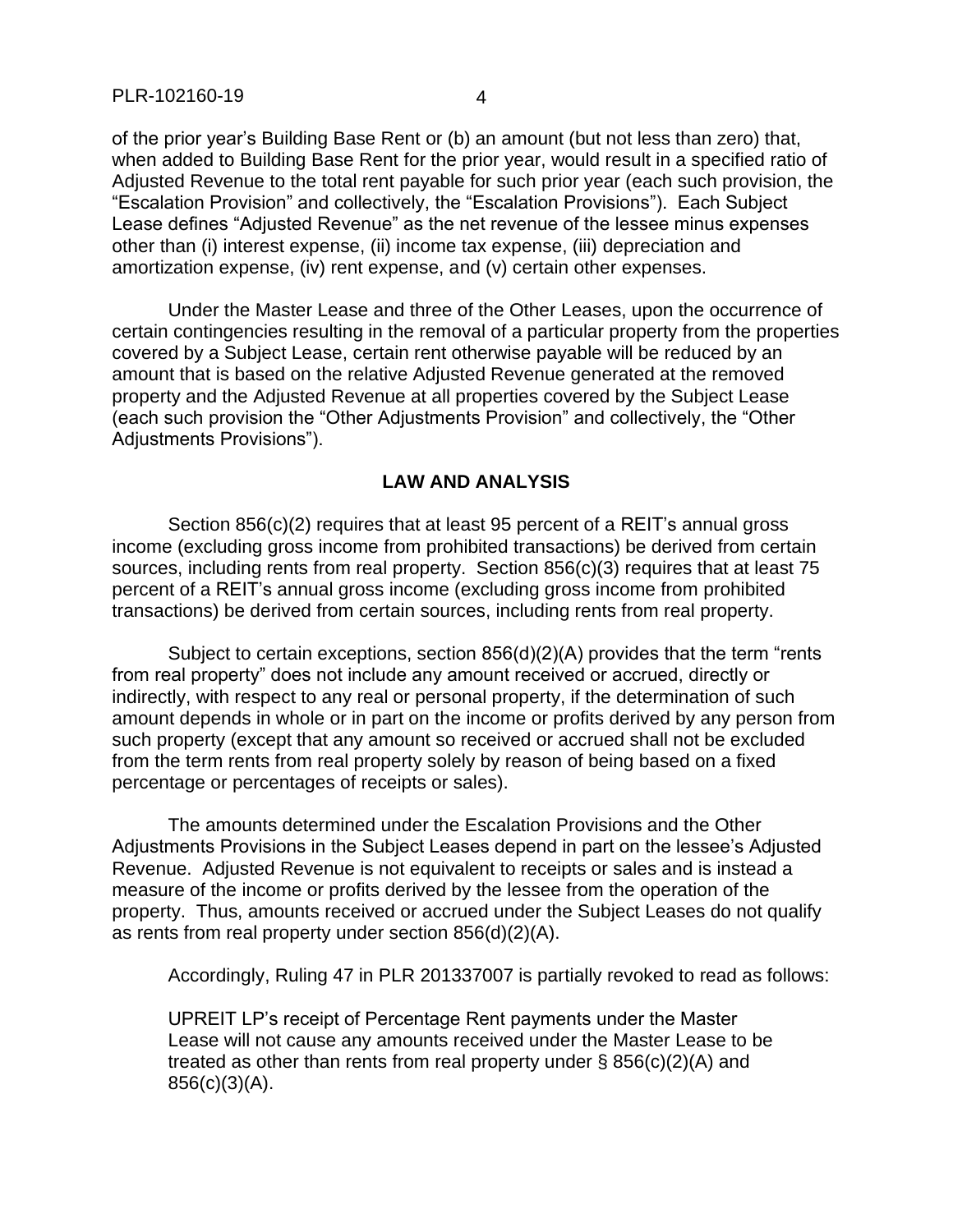Section 7805(b)(8) provides that the Secretary may prescribe the extent, if any, to which any ruling (including any judicial decision or any administrative determination other than by regulation) relating to the internal revenue laws shall be applied without retroactive effect.

Under section 11.06 of Rev. Proc. 2021-1, if the revocation or modification of a letter ruling is for reasons other than a change in facts as described in section 11.05 of Rev. Proc. 2021-1, the revocation or modification generally will not be applied retroactively to the taxpayer for whom the letter ruling was issued or to a taxpayer whose tax liability was directly involved in the letter ruling provided that (1) there has been no change in the applicable law; (2) the letter ruling was originally issued for a proposed transaction; and (3) the taxpayer directly involved in the letter ruling acted in good faith in relying on the letter ruling, and revoking or modifying the letter ruling retroactively would be to the taxpayer's detriment.

#### **CONCLUSIONS**

As discussed above, we conclude that Ruling 47 in PLR 201337007 is partially revoked. The partial revocation of Ruling 47 will apply beginning with Taxpayer 1's first taxable year beginning after Date 3. The partial revocation of Ruling 47, however, will not apply to the Escalation Provision or the Other Adjustments Provision of a Subject Lease (including during any current or remaining renewal periods provided in such Subject Lease, as provided by such Subject Lease on Date 2, that are exercisable at the lessee's sole discretion) as in effect on Date 2, unless and until an amendment or modification to such Subject Lease has the effect of modifying (a) the amount of Building Base Rent set forth in such Subject Lease or (b) the manner in which Building Base Rent is calculated under such Subject Lease, including an amendment or modification to the terms and conditions of the Escalation Provision or the Other Adjustments Provision.

Notwithstanding the above, the following shall not be considered to be an amendment or modification to a Subject Lease contemplated by clause (a) or (b) of the immediately preceding paragraph: (1) an amendment or modification to a Subject Lease that has an indirect effect on Building Base Rent solely by causing an increase or decrease in the amount of Adjusted Revenue; (2) a capital improvement funded by either the lessee or lessor of a Subject Lease, provided that any rent payments attributable to such capital improvement or such funding and added pursuant to any corresponding amendment or modification of such Subject Lease shall not be subject to the Escalation Provision of such Subject Lease; (3) an addition of a Facility to a Subject Lease pursuant to the Agreement and; (4) the removal of one or more Facilities (or a portion of a Facility) (i) from a Subject Lease or (ii) from the Building Base Rent, the Escalation Provision and/or from the calculation of Adjusted Revenue of a Subject Lease (and any correlative or conforming amendments to such Subject Lease necessary to effect a removal described in clause (i) or (ii)). Clauses (1) (in the case of a modification or amendment to the Other Adjustments Provision of a Subject Lease or a modification or amendment to a Subject Lease that implicates the Other Adjustments